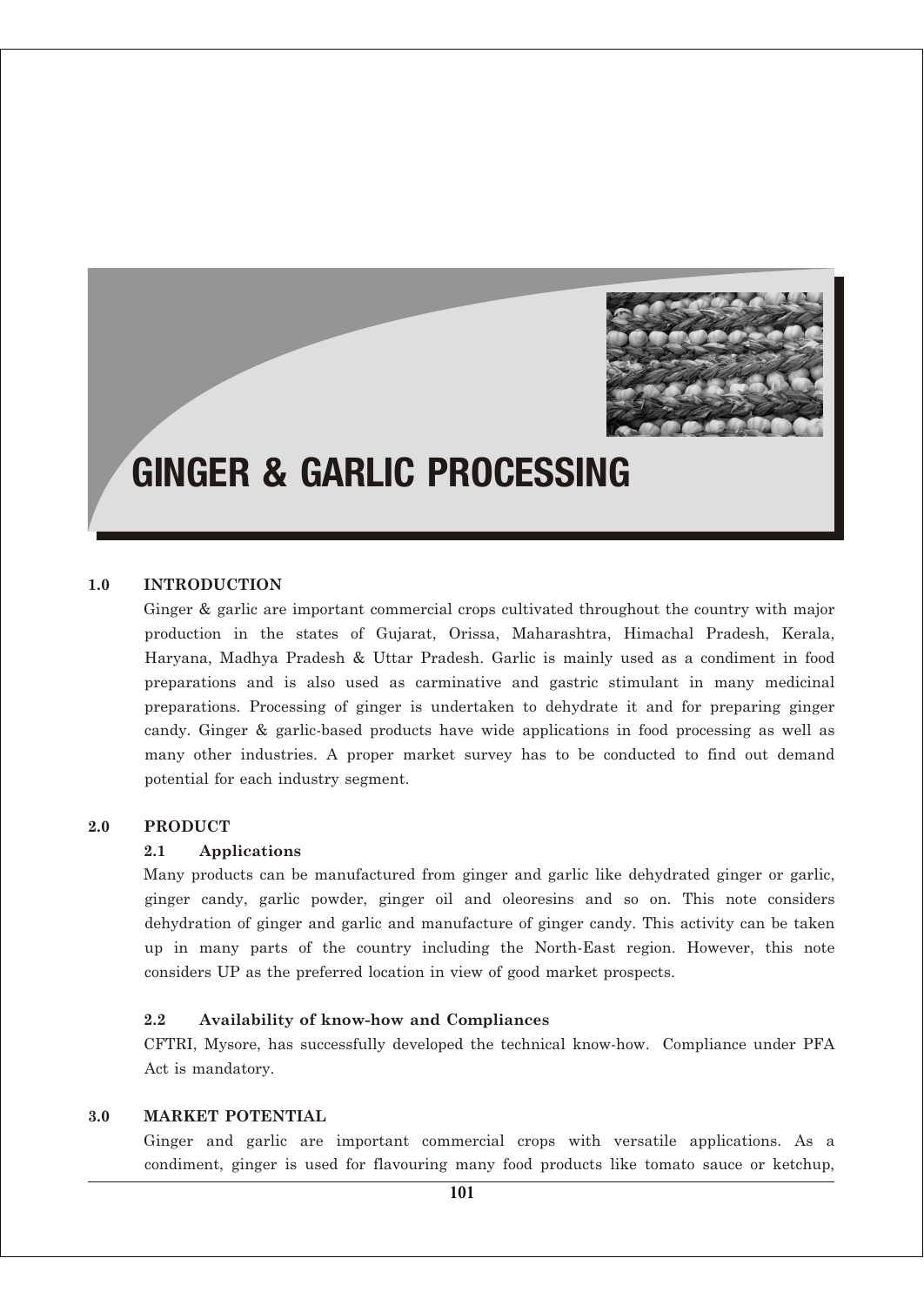salad dressings, meat sausages, gravies, pickles, curry dishes and so on. It is also used in many medicines as it helps digestion and absorption of food and has antiseptic properties. Ginger and garlic-based products have very wide ranging applications in many industries like food processing, pharmaceutical, soft drinks, meat canning, confectionary, tobacco processing, soap making and so on. It is, therefore, necessary to assess market for the contemplated products before finalising the production capacity. There are good export prospects as well.

#### **4.0 MANUFACTURING PROCESS**

In case of dehydration of garlic, cloves are separated manually and then dehydration is done in a drier at about  $55{\text -}60^{\circ}$  C temperature. As regards ginger, fresh ginger is soaked in water and washed and then outer skin is peeled of in a barrel drum. Skin peeling facilitates removal of moisture. Drying is done in the electrically-heated thermostatic-controlled drier. Drier is combined with steam heating arrangement. Drying temperature is in the range of  $55-60^{\circ}$  C. Ginger for producing candy has to be rich in flavour and juice and fibreless and tender. After washing and peeling, ginger is cut in required sizes and boiled with small quantity of citric acid for about an hour under a pressure of 10 psig or for 6 hours under atmospheric pressure to improve its colour. Then the mixture is boiled with 30% sugar solution for 15 minutes and kept overnight. Same operation is repeated everyday till the sugar content is 60 brix and then small quantity of citric acid is added and the solution is boiled and kept till sugar penetrates in ginger. Finally, it is boiled for about 5 minutes and the sugar solution is drained out and pieces of ginger are rolled in ground sugar, dried and packed. The process flow chart is as under:



## **5.0 CAPITAL INPUTS**

#### **5.1 Land and Building**

Land measuring around 250 sq.mtrs. with built-up area of 150 sq.mtrs. shall be required. Land may cost Rs.75,000/- whereas cost of construction is assumed to be Rs.3.75 lacs.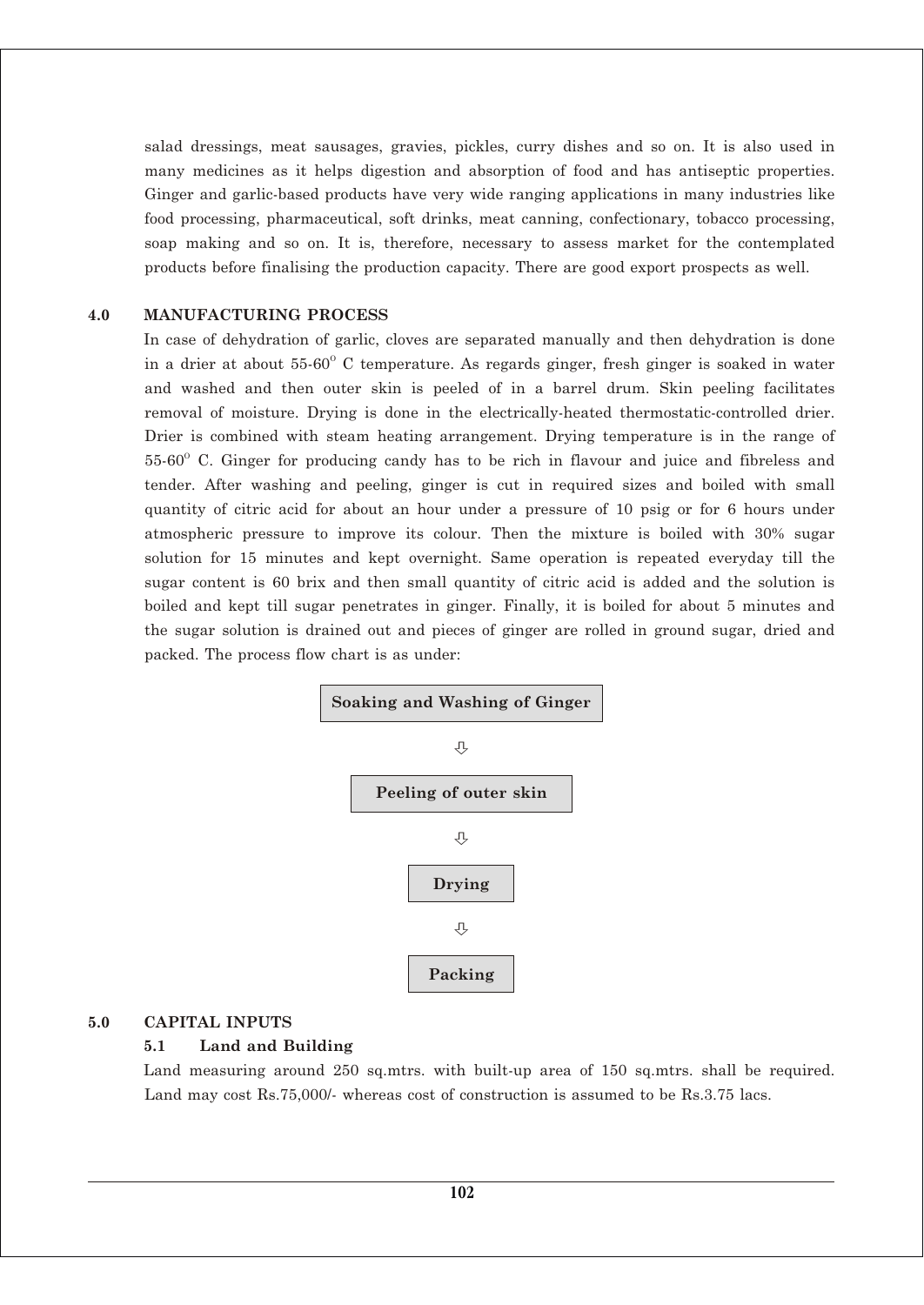## **5.2 Machinery**

Requirement of machinery would depend upon the proposed production capacity. For dehydration or drying capacity of 60 tonnes per year and ginger candy capacity of 15 tonnes annually, following machines shall be needed:

| <b>Item</b>                                                                                                  | Qty.  | Price (Rs.) |
|--------------------------------------------------------------------------------------------------------------|-------|-------------|
| MS drier with thermostatic control and arrangement for<br>steam heating with all accessories and electricals |       | 3,00,000    |
| Skin peeling barrel drum with accessories                                                                    |       | 20,000      |
| Baby boiler                                                                                                  |       | 70,000      |
| SS steam jacketted kettle                                                                                    |       | 50,000      |
| SS utensils, weighing scales, aluminium trays,<br>plastic tubs, laboratory equipments etc.                   |       | 60,000      |
|                                                                                                              | Total | 5,00,000    |

## **5.3 Miscellaneous Assets**

Other assets like furniture and fixtures, storage racks, working tables, exhaust fans would cost about Rs.60,000/-.

## **5.4 Utilities**

Power requirement shall be 60 HP whereas per day water requirement shall be 2000 ltrs.

## **5.5 Raw and Packing Materials**

Garlic & ginger shall be the main items apart from sugar. Since quantities required for each item will not be much there will not be procurement problem. Polythene bags of good quality and labels will be required for packing.

## **6.0 MANPOWER REQUIREMENTS**

| <b>Particulars</b>   | Nos.           | Monthly<br>Salary (Rs.) | <b>Total Monthly</b><br>Salary (Rs.) |
|----------------------|----------------|-------------------------|--------------------------------------|
| Skilled Workers      | $\overline{2}$ | 2,500                   | 5,000                                |
| Semi-skilled Workers | $\overline{2}$ | 1,750                   | 3,500                                |
| Helpers              | 3              | 1,250                   | 3,750                                |
| Salesman             |                | 2,500                   | 2,500                                |
|                      |                | Total                   | 14,750                               |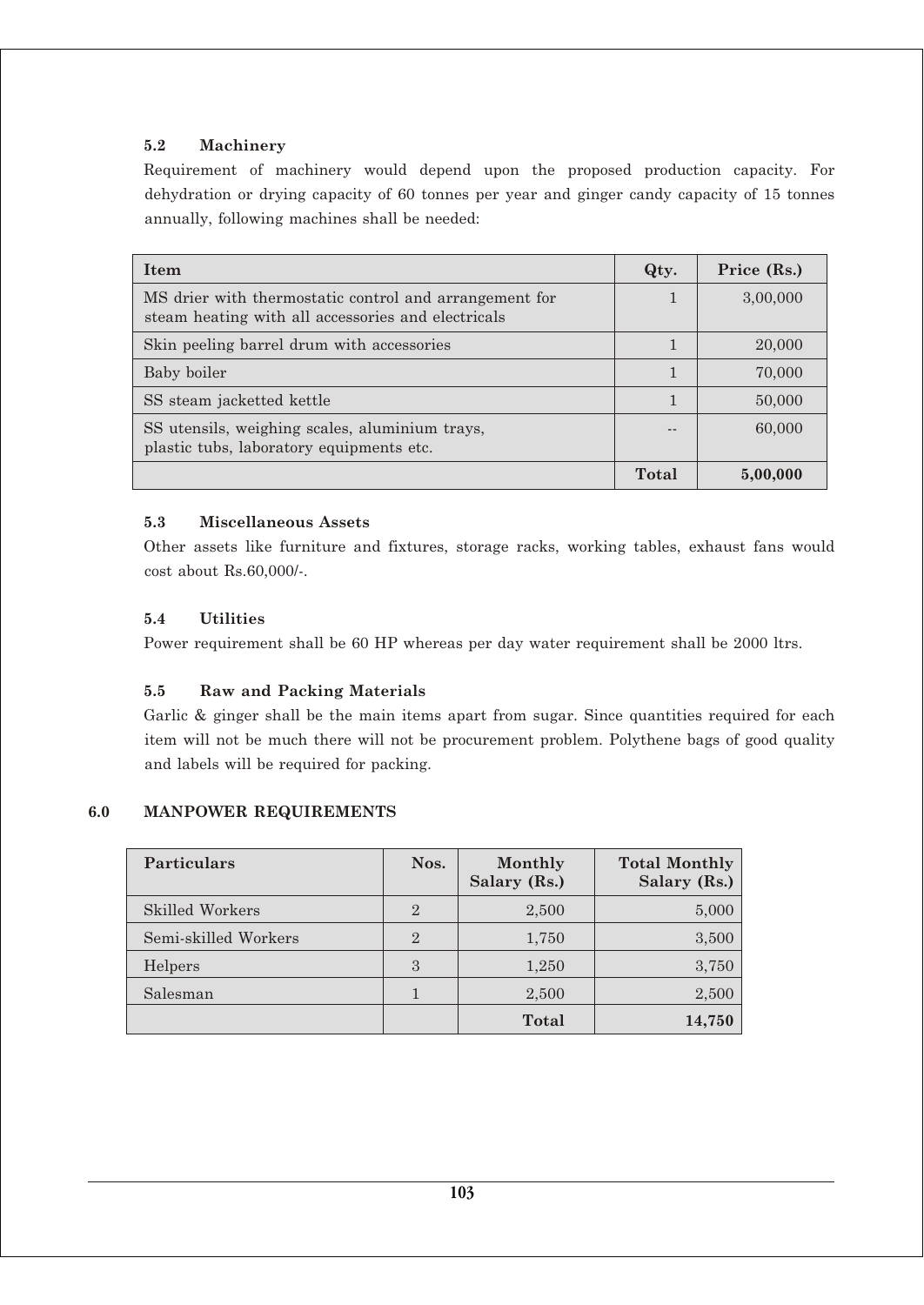## **7.0 TENTATIVE IMPLEMENTATION SCHEDULE**

| Activity                                                          | Period (in months) |
|-------------------------------------------------------------------|--------------------|
| Application and sanction of loan                                  |                    |
| Site selection and commencement of civil work                     |                    |
| Completion of civil work and placement of<br>orders for machinery |                    |
| Erection, installation and trial runs                             |                    |

# **8.0 DETAILS OF THE PROPOSED PROJECT**

# **8.1 Land and Building**

| <b>Particulars</b> | Area (Sq.Mtrs) | $Cost$ (Rs.) |
|--------------------|----------------|--------------|
| Land               | 250            | 75,000       |
| Building           | 150            | 3,75,000     |
|                    | <b>Total</b>   | 4,50,000     |

## **8.2 Machinery**

Total cost of machinery is estimated to be Rs. 5.00 lacs as explained earlier.

## **8.3 Miscellaneous Assets**

Total cost of other assets would be Rs. 60,000/- as stated before.

## **8.4 Preliminary & Pre-operative Expenses**

Pre-production expenses like registration, establishment, administrative and travelling expenses, market survey, trial runs, interest during implementation etc. would cost Rs. 80,000/-.

## **8.5 Working Capital Requirements**

The major requirement will be stocks of finished goods and receivables as can be seen from the estimates of first year.

|                         |         |        |              |             | (Rs. in lacs)    |
|-------------------------|---------|--------|--------------|-------------|------------------|
| <b>Particulars</b>      | Period  | Margin | <b>Total</b> | <b>Bank</b> | <b>Promoters</b> |
| Stock of Finished Goods | 1 Month | 25%    | 2.00         | 1.50        | 0.50             |
| Receivables             | 1 Month | 25%    | 2.50         | 1.90        | 0.60             |
| Working Expenses        | 1 Month | 100%   | 0.40         | $- -$       | 0.40             |
|                         |         | Total  | 4.90         | 3.40        | 1.50             |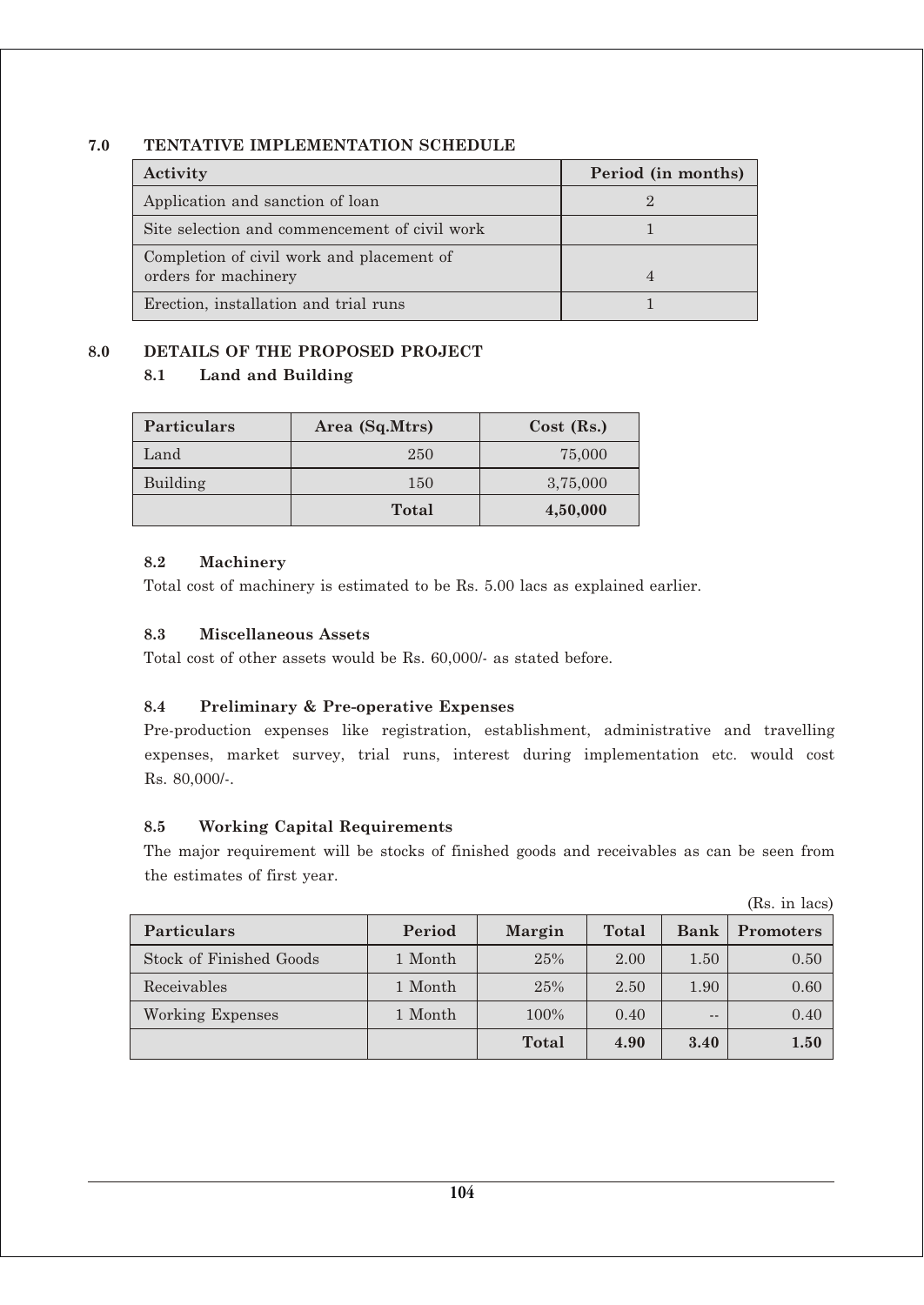| 8.6 |  |  |  | Cost of the Project & Means of Financing |  |
|-----|--|--|--|------------------------------------------|--|
|-----|--|--|--|------------------------------------------|--|

(Rs. in lacs)

| <b>Item</b>                                                       | Amount |
|-------------------------------------------------------------------|--------|
| Land and Building                                                 | 4.50   |
| Machinery                                                         | 5.00   |
| Miscellaneous Assets                                              | 0.60   |
| <b>P&amp;P</b> Expenses                                           | 0.80   |
| Contingencies $@10\%$ on Land and<br>Building & Plant & Machinery | 0.95   |
| Working Capital Margin                                            | 1.50   |
| Total                                                             | 13.35  |
| <b>Means of Finance</b>                                           |        |
| Promoters' Contribution                                           | 3.90   |
| Term Loan from Bank/FI                                            | 9.45   |
| Total                                                             | 13.35  |
| Debt Equity Ratio                                                 | 2.20:1 |
| Promoters' Contribution                                           | 29%    |

Financial assistance in the form of grant is available from the Ministry of Food Processing Industries, Govt. of India, towards expenditure on technical civil works and plant and machinery for eligible projects subject to certain terms and conditions.

## **9.0 PROFITABILITY CALCULATIONS**

## **9.1 Production Capacity & Build-up**

Actual capacity utilisation in the first year is assumed to be 60% and thereafter it is limited to 75%.

| ---               |                  |                    | 100.1111000/       |
|-------------------|------------------|--------------------|--------------------|
| Product           | Qty.<br>(Tonnes) | Price/Ton<br>(Rs.) | <b>Sales Value</b> |
| Dehydrated Ginger | 40               | 60,000             | 24.00              |
| Ginger Candy      | 15               | 60,000             | 9.00               |
| Dehydrated Garlic | 20               | 85,000             | 17.00              |
|                   |                  | Total              | 50.00              |

#### **9.2 Sales Revenue at 100%** (Rs. in lacs)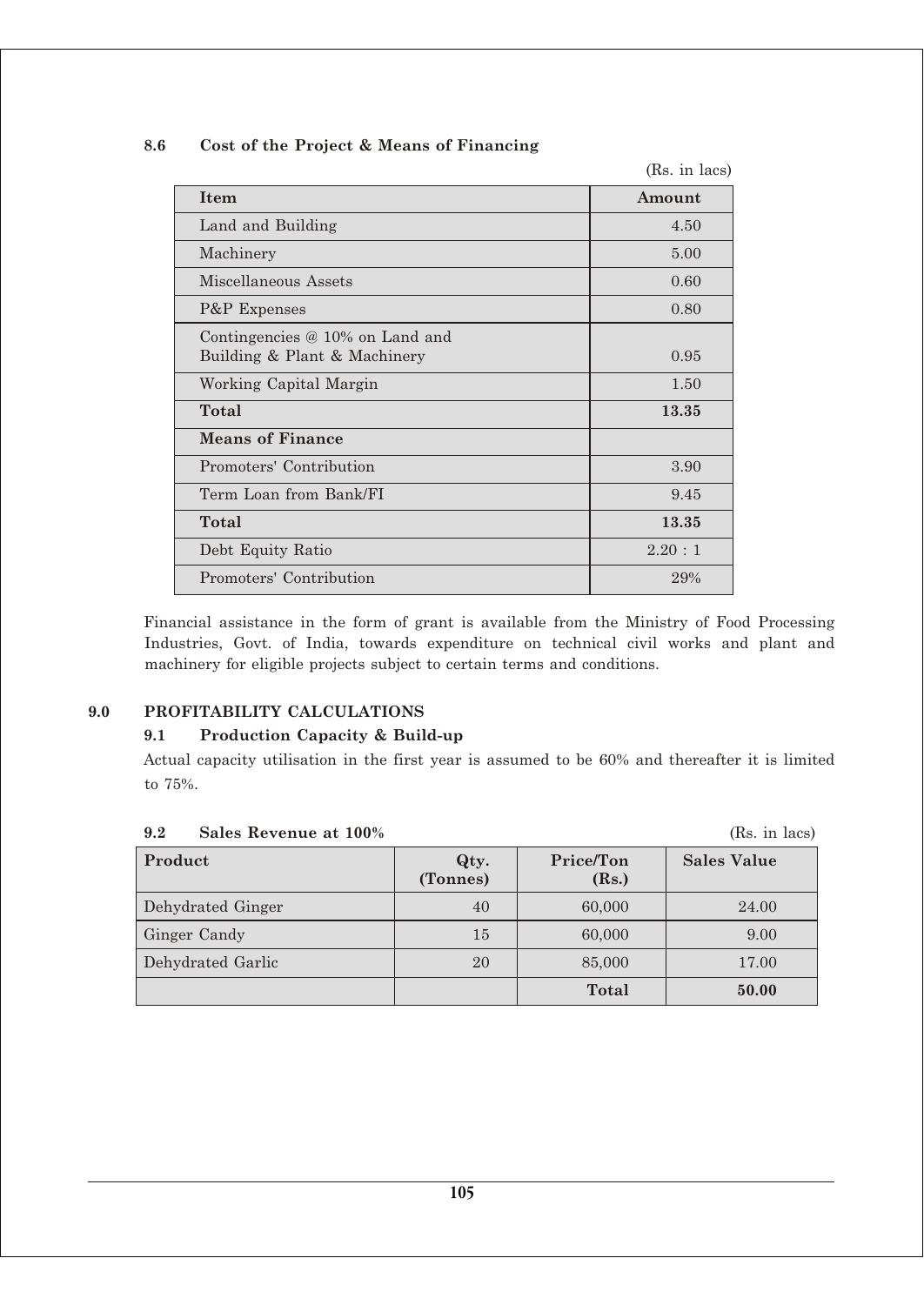## **9.3 Raw and Packing Materials Required at 100%**

(Rs. in lacs)

| Product                  | Qty.<br>(Tonnes) | Price/Ton<br>(Rs.) | <b>Sales Value</b> |
|--------------------------|------------------|--------------------|--------------------|
| Green Ginger             | 90               | 15,000             | 13.50              |
| Garlic                   | 60               | 27,000             | 16.20              |
| Sugar                    | 15               | 18,000             | 2.70               |
| Citric Acid              | --               | $- -$              | 0.36               |
| <b>Packing Materials</b> | --               | --                 | 2.40               |
|                          |                  | Total              | 35.16              |

## **9.4 Utilities**

Annual expenditure at 100% is estimated to be Rs. 1.00 lac.

## **9.5 Interest**

Interest on term loan of Rs. 9.45 lacs is calculated @ 12% per annum considering full repayment in 5 years including a moratorium period of 1 year whereas on working capital from bank it is computed @ 14% per annum.

## **9.6 Depreciation**

It is computed on WDV basis @ 10% on building and 15% on machinery and miscellaneous assets.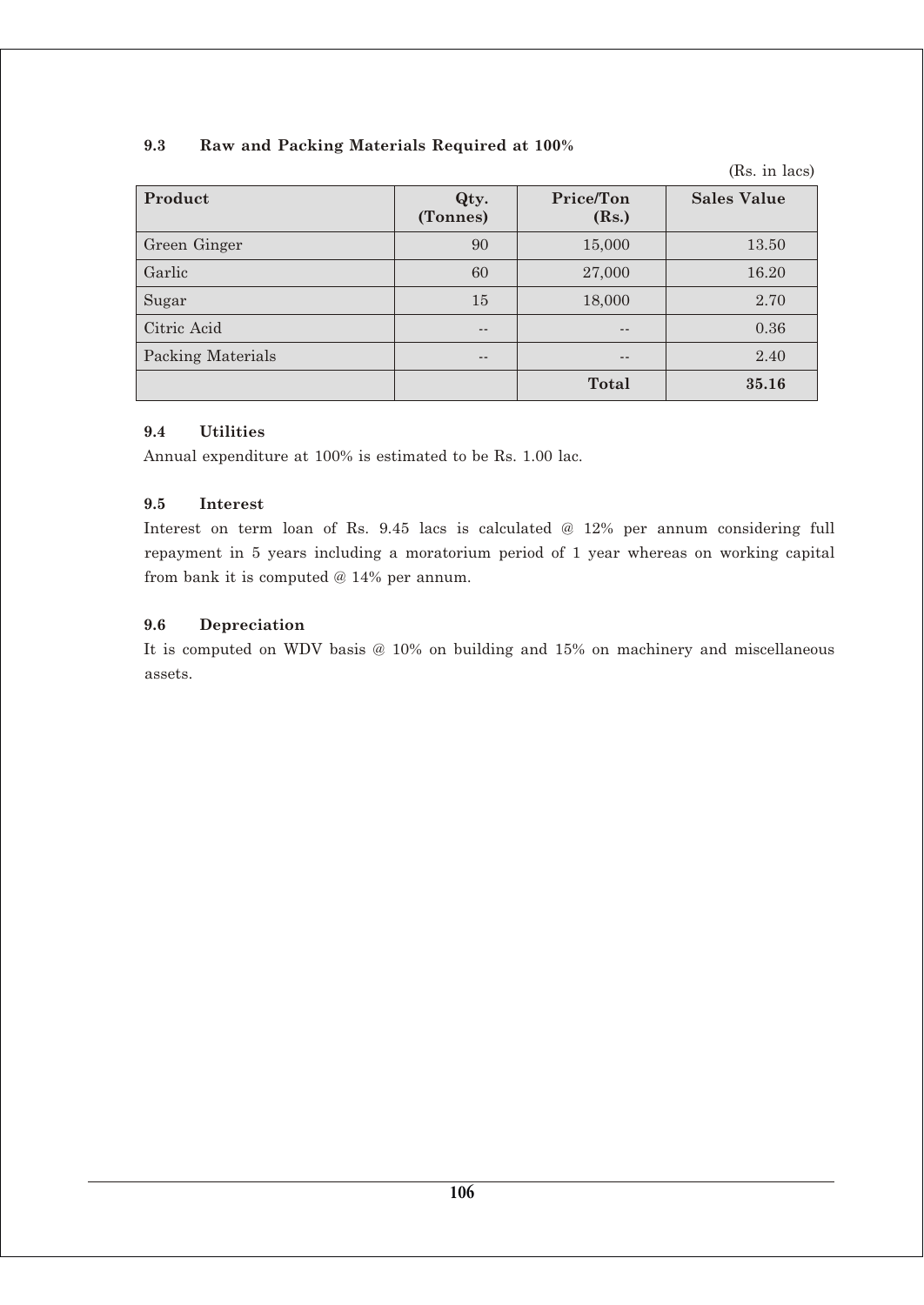# **10.0 PROJECTED PROFITABILITY**

(Rs. in lacs)

| No.         | <b>Particulars</b>                    | 1st Year             | 2nd Year |
|-------------|---------------------------------------|----------------------|----------|
| $\bf{A}$    | <b>Installed Capacity</b>             | ----- 75 Tonnes ---- |          |
|             | Capacity Utilisation                  | 60%                  | 75%      |
|             | <b>Sales Realisation</b>              | 30.00                | 37.50    |
| B           | <b>Cost of Production</b>             |                      |          |
|             | Raw and Packing Materials             | 21.10                | 26.37    |
|             | <b>Utilities</b>                      | 0.60                 | 0.75     |
|             | Salaries                              | 1.77                 | 2.00     |
|             | <b>Stores and Spares</b>              | 0.24                 | 0.30     |
|             | Repairs & Maintenance                 | 0.36                 | 0.42     |
|             | Selling & Admn. Expenses @ 6%         | 1.80                 | 2.25     |
|             | <b>Total</b>                          | 25.87                | 32.09    |
| $\mathbf C$ | Profit before Interest & Depreciation | 4.13                 | 5.41     |
|             | Interest on Term Loan                 | 1.03                 | 0.83     |
|             | Interest on Working Capital           | 0.48                 | 0.60     |
|             | Depreciation                          | 1.22                 | 1.05     |
|             | Profit before Tax                     | 1.40                 | 2.93     |
|             | Income-tax @ 20%                      | 0.28                 | 0.58     |
|             | Profit after Tax                      | 1.12                 | 2.35     |
|             | Cash Accruals                         | 2.34                 | 3.40     |
|             | Repayment of Term Loan                |                      | 2.15     |

## **11.0 BREAK-EVEN ANALYSIS** (Rs. in lacs)

| N <sub>o</sub> | <b>Particulars</b>                |       | Amount |
|----------------|-----------------------------------|-------|--------|
| [A]            | Sales                             |       | 37.50  |
| [B]            | <b>Variable Costs</b>             |       |        |
|                | Raw and Packing Materials         | 26.37 |        |
|                | Utilities (70%)                   | 0.53  |        |
|                | Salaries (70%)                    | 1.40  |        |
|                | Stores & Spares                   | 0.30  |        |
|                | Selling & Admn. Expenses (60%)    | 1.12  |        |
|                | Interest on WC                    | 0.60  | 30.32  |
| [C]            | Contribution [A] - [B]            |       | 7.18   |
| [D]            | <b>Fixed Cost</b>                 |       | 4.25   |
| [E]            | Break-Even Point $[D]$ $\div$ [C] |       | 59%    |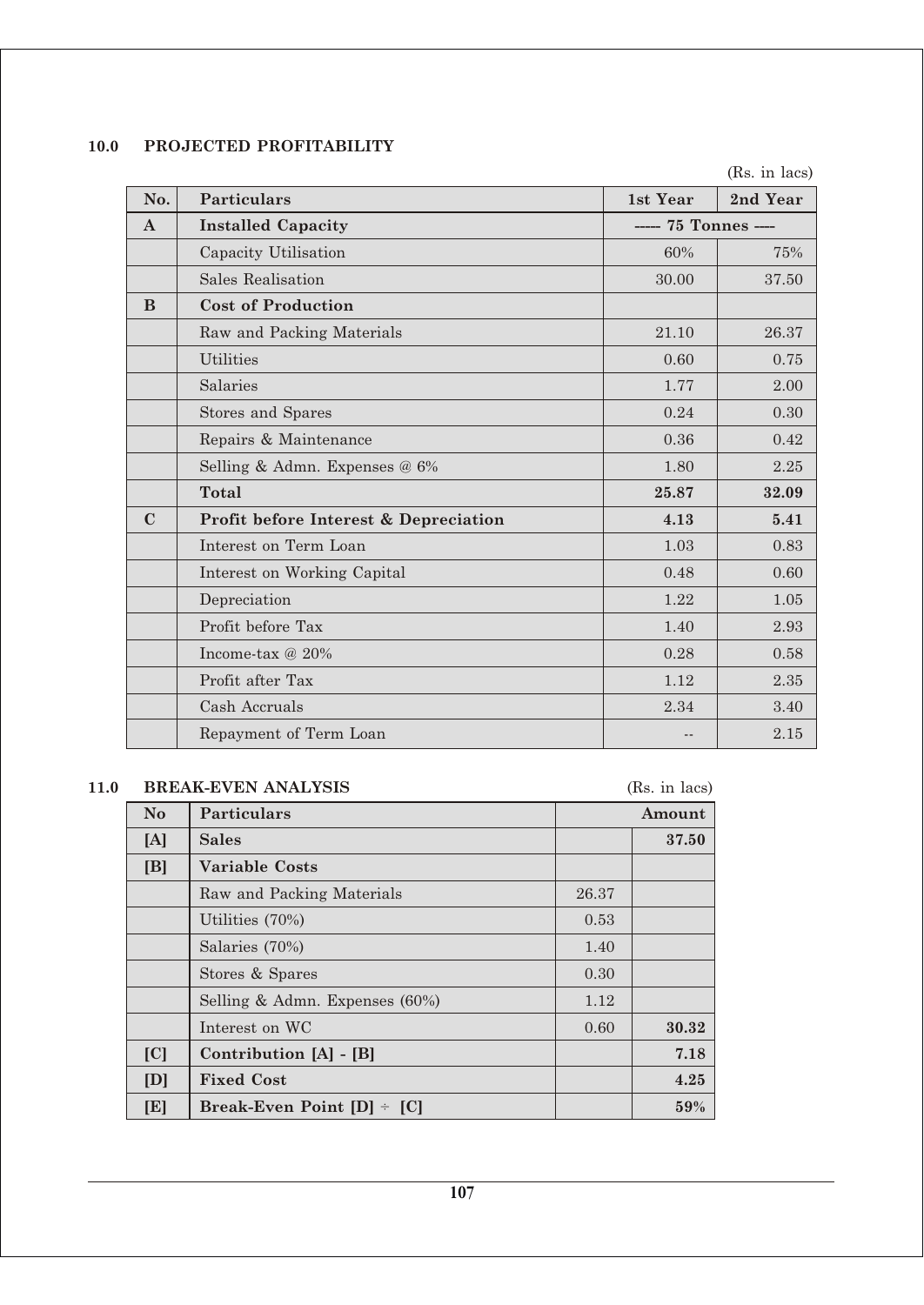## **12.0 [A] LEVERAGES**

**Financial Leverage**  $=$  EBIT/EBT  $= 2.91 \div 1.40$  $= 2.08$ 

# **Operating Leverage**

= Contribution/EBT  $= 5.44 \div 1.40$  $= 3.89$ 

# **Degree of Total Leverage**

 $=$  FL/OL  $= 2.08 \div 3.89$  $= 0.53$ 

# **[B] Debt Service Coverage Ratio (DSCR)**

(Rs. in lacs)

| <b>Particulars</b>  | 1st Yr | 2nd Yr | 3rd Yr | 4th Yr | 5th Yr |
|---------------------|--------|--------|--------|--------|--------|
| Cash Accruals       | 2.34   | 3.40   | 3.90   | 4.56   | 5.03   |
| Interest on TL      | 1.03   | 0.83   | 0.58   | 0.33   | 0.12   |
| Total [A]           | 3.37   | 4.23   | 4.48   | 4.89   | 5.15   |
| Interest on TL      | 1.03   | 0.83   | 0.58   | 0.33   | 0.12   |
| Repayment of TL     | $- -$  | 2.40   | 2.40   | 2.40   | 2.25   |
| Total [B]           | 1.03   | 3.23   | 2.98   | 2.73   | 2.37   |
| $DSCR [A] - [B]$    | 3.27   | 1.42   | 1.64   | 1.97   | 2.27   |
| <b>Average DSCR</b> |        |        |        |        |        |